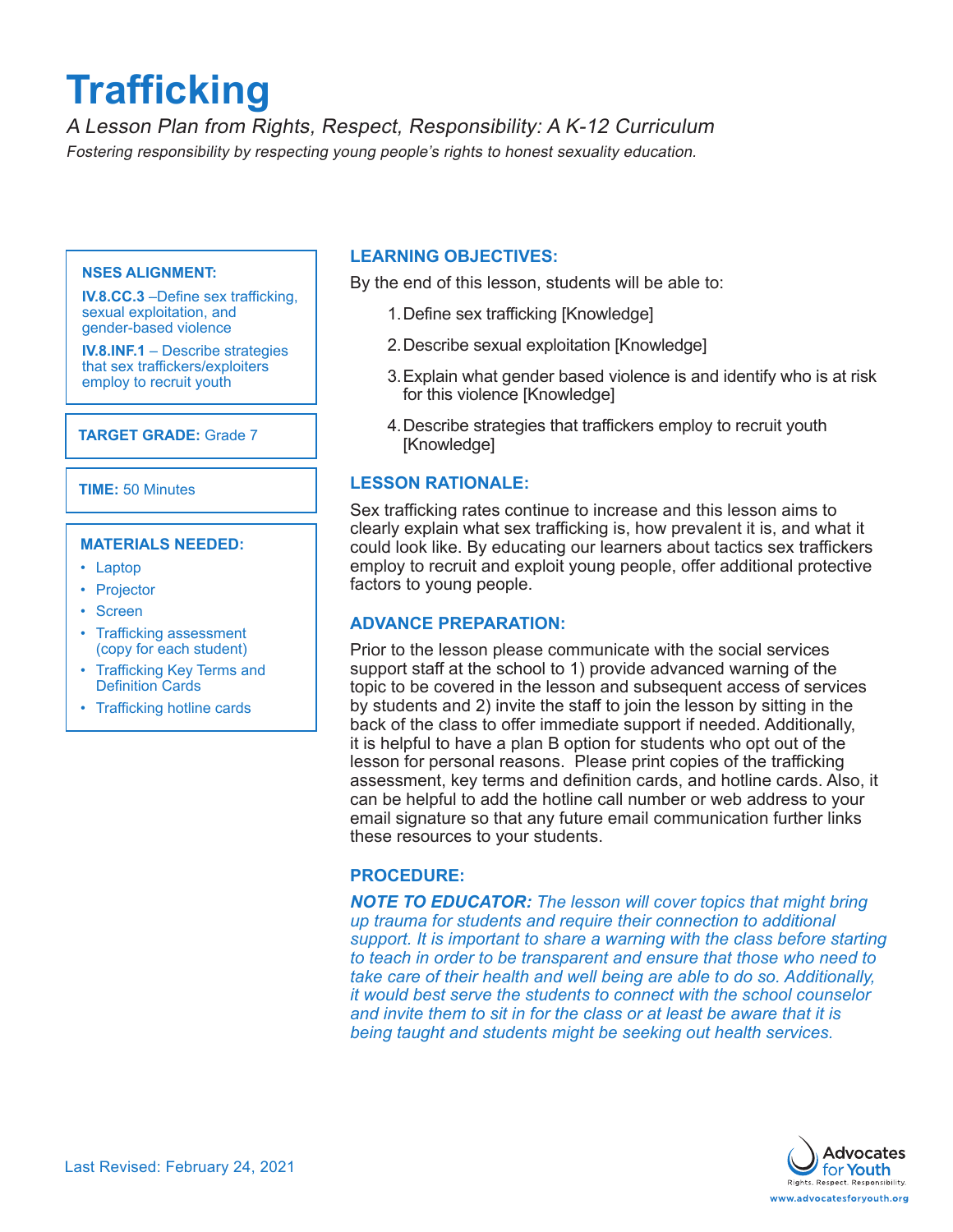# **Trafficking**

*A Lesson Plan from Rights, Respect, Responsibility: A K-12 Curriculum*

# **STEP 1:**

Say something like, **"Today we are going to talk about a difficult topic, sex trafficking and sexual exploitation. This topic might be particularly challenging to hear about or discuss, which is normal. If at any point you feel like you need to excuse yourself to talk with the school counselor, please let me know. I also want to take the time to remind everyone of our group agreements regarding respecting others and keeping information private. Just to remind all of you, I am here as a trusted adult and I am a mandatory reporter so if you share that you are being harmed or might harm others I must report this to the appropriate adults in order to get you help. Does anyone have any questions before we begin?"** 

(2 minutes)

# **STEP 2:**

Distribute the Sex Trafficking: Is It Common? assessment and let the students know they should complete the five questions independently. Assure the students that the assessment will not count towards the grade so they should just make an educated guess. Once the students have completed the assessment, review the correct answers as a class using the answer key. Have the students correct their answers as you review each question. Process the answers with the students by asking the following:

- **• What did you already know?**
- **• What was new information?**
- **• What surprised you?**

After the assessment, set up the Amaze video, Sex Trafficking, What Is It? (https://www.youtube.com/watch?v=STdXo0qpwmo), and say, **"We are going to watch a short video to get a better understanding of what sex trafficking is."** Play the video and ask the students to share their thoughts. As the students watch the video, write the following questions on the board:

- **• What is something new you learned about sex trafficking?**
- **• Why do survivors of sex trafficking continue to experience challenges even after they are no longer being trafficked?**
- **• In what ways does sex trafficking impact young people?**

After the video, ask the students to find an elbow partner (a partner directly near them) to discuss their answers to the questions you wrote on the board for about 3 minutes. Once elbow partners have discussed their answers ask for volunteers to share their responses with the larger group.

(12 minutes)

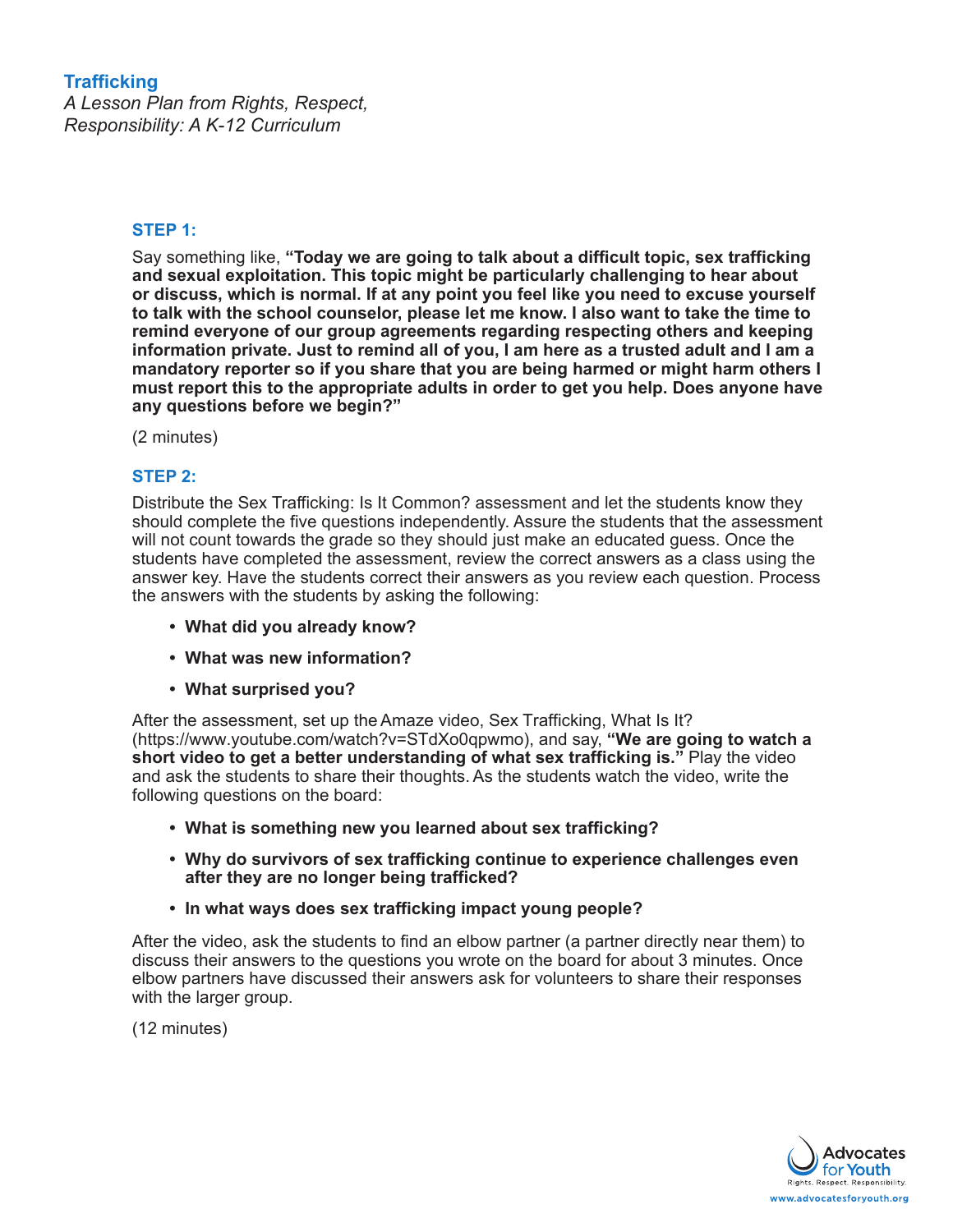# **Trafficking** *A Lesson Plan from Rights, Respect, Responsibility: A K-12 Curriculum*

# **STEP 3:**

Say something like, **"We all have an understanding of what sex trafficking is and how common it is but there are a few other terms that are very important that we understand. Can I please have ten volunteers to help me with our next activity?"** 

Once you have ten volunteers standing at the front of the classroom, distribute a card with a term or definition to each student and provide the following instructions. **"I have given each of you a card with either a definition or a term and when I give you the green light I want you to find the person whose card matches the appropriate term with the correct definition. For the students who are observing, feel free to give suggestions to our volunteers to help them find their partner."** Set a timer for approximately 3 minutes to complete the activity.

- **• Sexual Exploitation** sexual abuse or harassment from which the harasser can experience financial, social, or professional benefits
- **• Gender based violence** violence directed at someone based on their biological sex or gender identity
- **• Grooming** when a person develops a relationship with a young person with the intention to sexually exploit or abuse the person being targeted
- **• Sex Trafficking** when one person causes another to take part in sexual behaviors to gain something of value like money, food, drugs, housing, etc
- **• Sex Traffickers**  the person who forces another to take part in sexual behaviors to gain something and could even be a family member, a sexual or romantic partner, or someone known

Review the answers as a full class by having each volunteer read their term and then the correct definition. Then, using the sex trafficking power point slide deck answer key provide additional details for each term to assure that the students have a strong understanding of all five terms. When reviewing sex traffickers say the following, **"Sex traffickers use all kinds of strategies in order to traffic people for their benefit. This is called grooming where traffickers manipulate others in order to traffic them. Traffickers can act as if they love or want a relationship with the person they are trafficking, make promises of gifts, offer safety, or even appeal to needing help with extreme situations. What are some other ways that traffickers might groom their targets?"** Allow the students time to identify other ways that traffickers might recruit their targets.

(12 minutes)

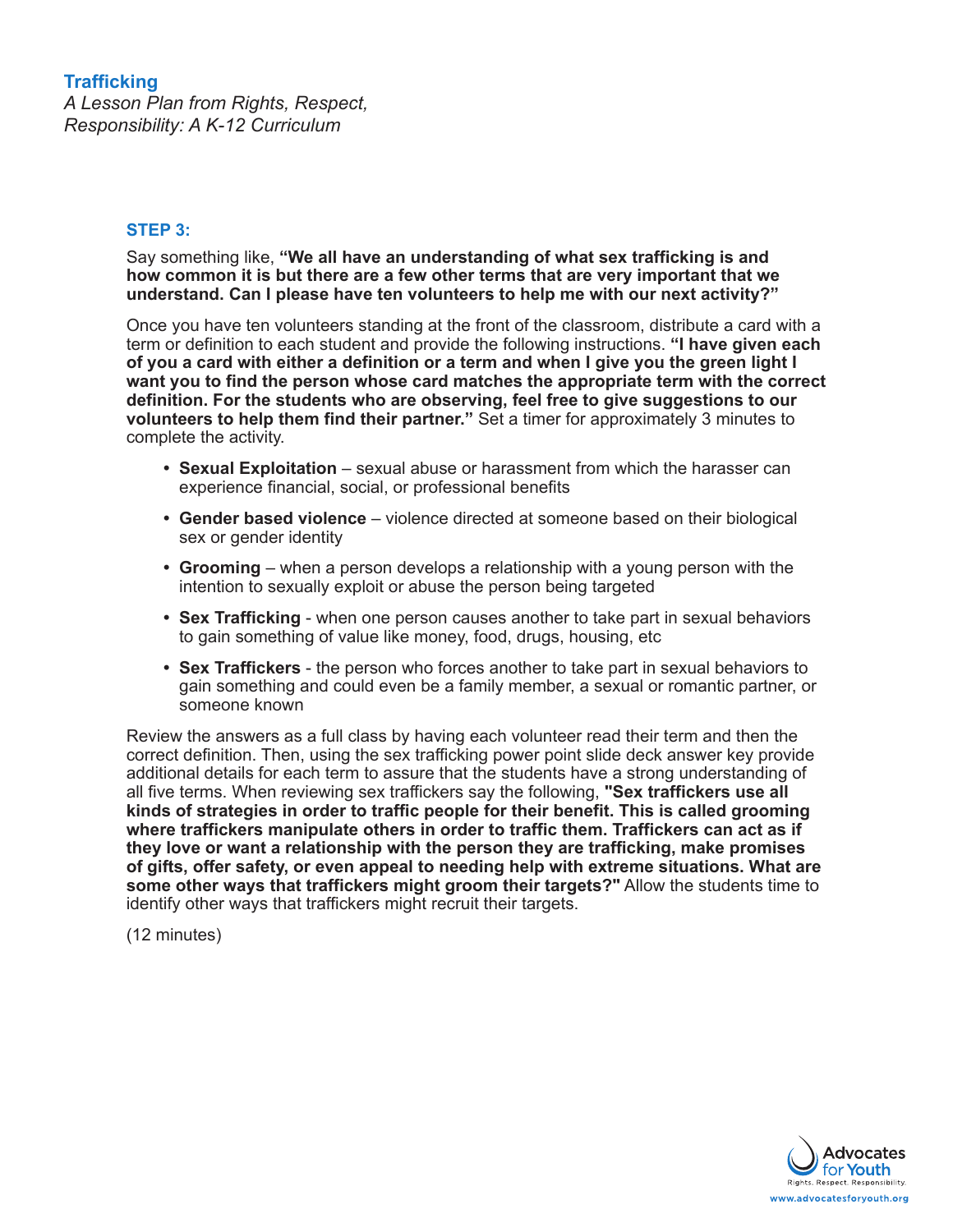# **Trafficking**

*A Lesson Plan from Rights, Respect, Responsibility: A K-12 Curriculum*

# **STEP 4:**

Say something like, **"Let's take a closer look at gender based violence. Who would you think is more likely to have violence directed at them based on their real or perceived gender?" Prompt the students to say that people with a vulva are more likely to experience gender based violence and specifically people of color. "Anyone can be a recipient of gender based violence but the overwhelming majority of people who experience this violence are people with a vulva and specifically people of color."** 

**"The federal government has drafted a couple of laws aimed to reduce the rates of trafficking and gender based violence but of course those laws can always be amended which means there can be additions or changes made to improve upon the laws. There is also an option to create a brand new law or regulation. Please take the next 7 minutes to write a law or expectation that you feel would offer protection to those who are most vulnerable."** Once the students are given independent time to complete the activity, ask for volunteers to share their new proposed laws with the full class.

(12 minutes)

# **STEP 5:**

Say something like, "**sex trafficking is a difficult and challenging thing to talk about but it is important to have these conversations because it is common. When we have these tough conversations it provides additional protection because we then might be able to identify when trafficking is taking place and alert the proper people and also continue to provide support to those who are most at risk for violence and assault. Please remember that I am available to talk if you need additional support after today's class and of course the school counselor is also available. Thank you for your hard work."**

(2 minutes)

### **RECOMMENDED ASSESSMENT OF LEARNING OBJECTIVES AT CONCLUSION OF LESSON:**

Objective 1 is completed in Step 2, Objective 2 is completed in Steps 3 and 4, and Objective 3 and 4 are completed in Step 4.

### **OPTIONAL HOMEWORK:**

Trafficking is common throughout every state in the United States. One way to help stop trafficking is to know the warning signs. Research and create a visual to help spread the message about the top warning signs of trafficking.

# **OR**

Share your drafted law to help reduce trafficking with your local legislator to elevate the issue of trafficking with those who make the laws where you live.

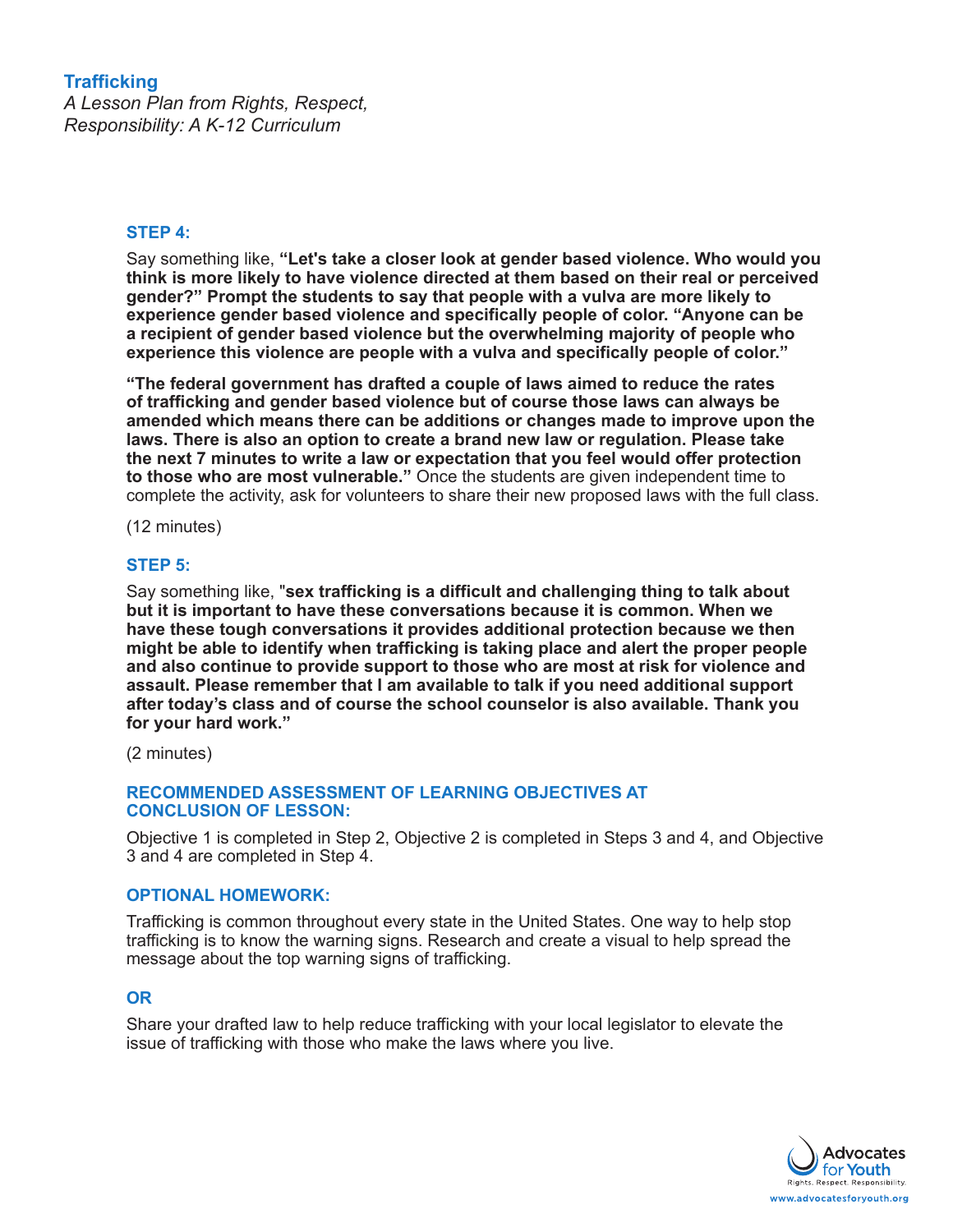# **Sex Trafficking: Is It Common?**

Please review the following question and make an educated guess. This is not a quiz or test and your answers will not impact your grade. Please complete every question on the assessment.

| <b>QUESTION</b>                                                                                                                                                                             | <b>PRE-ASSESSMENT</b><br><b>ANSWER</b> | <b>CORRECT ANSWER</b><br>(IF NEEDED) |
|---------------------------------------------------------------------------------------------------------------------------------------------------------------------------------------------|----------------------------------------|--------------------------------------|
| 1. How many times a day is a minor<br>trafficked for sex?<br>a. 1 time<br>$b. 3-5$ times<br>c. 7-10 times<br>d. 15 times                                                                    |                                        |                                      |
| 2. What is the typical age of a<br>trafficking victim being sold into<br>prostitution for the<br>first time?<br>a. 12-14 years old<br>b. 21 years old<br>c. 18 years old<br>d. 25 years old |                                        |                                      |
| 3. What is the percentage<br>of trafficking victims who<br>are minors?<br>a. 10%<br>b.25%<br>c. 30%<br>d. 40%                                                                               |                                        |                                      |
| 4. What percentage (%) of human<br>trafficking cases<br>are identified?<br>a. Less than 1%<br>b. 15%<br>c.50%<br>d. 100%                                                                    |                                        |                                      |
| 5. How much money is generated<br>by sex trafficking each year<br>across the world?<br>a. \$1 million<br>$b.$ \$ 10 million<br>c. \$1 billion<br>d. \$99 billion                            |                                        |                                      |

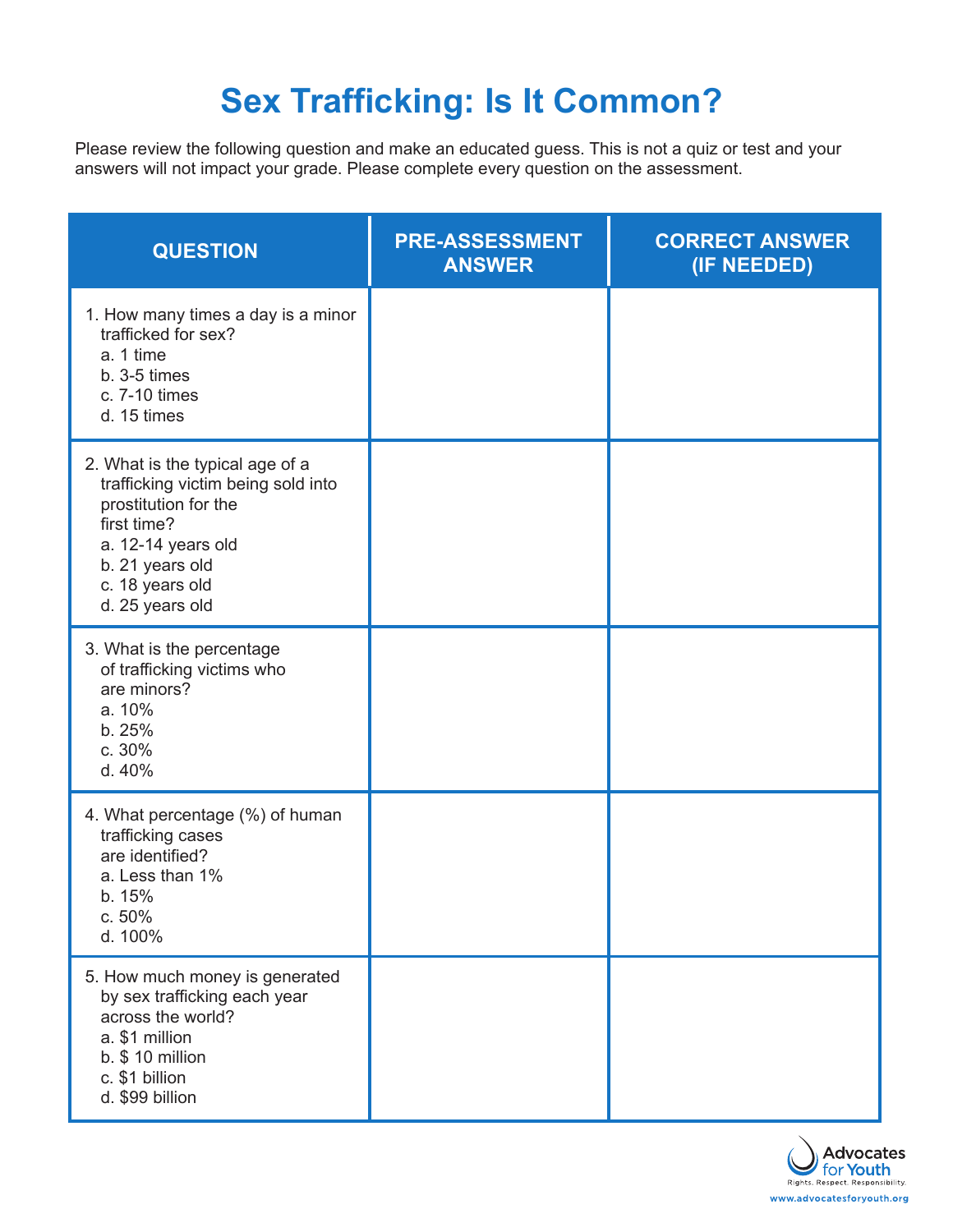# **Sex Trafficking Pre-Assessment – Answer Key**

Please review the following question and make an educated guess. This is not a quiz or test and your answers will not impact your grade. Please complete every question on the assessment.

| <b>QUESTION</b>                                                                                              | <b>PRE-ASSESSMENT</b><br><b>ANSWER</b> | <b>CORRECT ANSWER</b><br>(IF NEEDED)                                                                |
|--------------------------------------------------------------------------------------------------------------|----------------------------------------|-----------------------------------------------------------------------------------------------------|
| 1. How many times a day<br>is a minor trafficked<br>for sex?                                                 |                                        | On average, 15 times per<br>day                                                                     |
| 2. What is the typical age of a<br>trafficking victim being sold<br>into prostitution for the<br>first time? |                                        | 12-14 years old                                                                                     |
| 3. What is the percentage of<br>trafficking victims who are<br>minors?                                       |                                        | 40% but most adults who<br>are trafficked were minors<br>when they were sold for<br>the first time. |
| 4. What percentage (%) of<br>human trafficking cases<br>are identified?                                      |                                        | 0.04% of cases are<br>identified so the vast<br>majority of cases are not<br>detected.              |
| 5. How much money is<br>generated by sex trafficking<br>each year across the<br>world?                       |                                        | \$99 billion is generated<br>each year through the<br>crime of sex trafficking.                     |